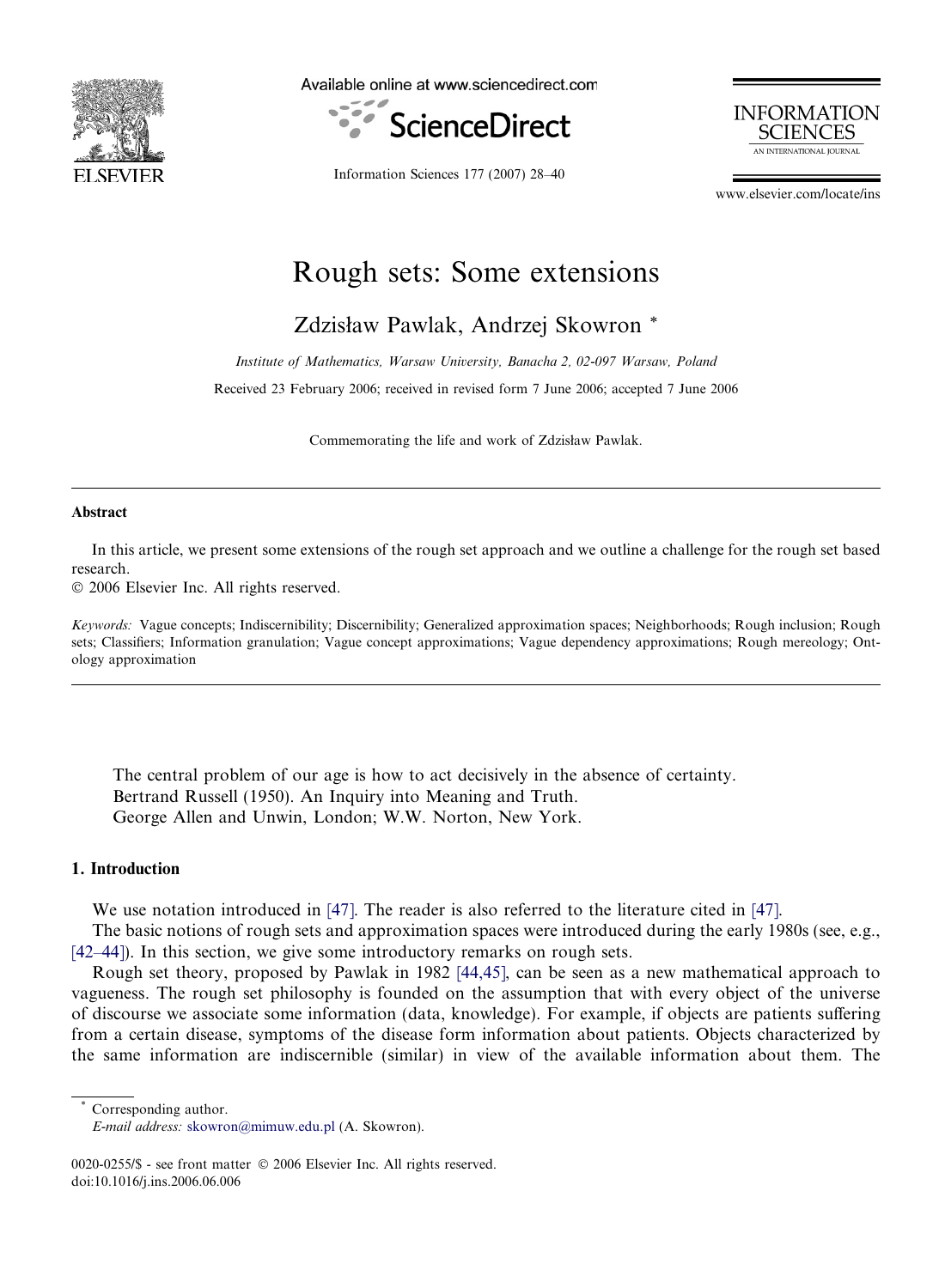indiscernibility relation generated in this way is the mathematical basis of rough set theory. This understanding of indiscernibility is related to the idea of Gottfried Wilhelm Leibniz that objects are indiscernible if and only if all available functionals take on identical values (Leibniz's Law of Indiscernibility: The Identity of Indiscernibles) [\[2,28\].](#page-9-0) However, in the rough set approach, indiscernibility is defined relative to a given set of functionals (attributes).

Any set of all indiscernible (similar) objects is called an elementary set, and forms a basic granule (atom) of knowledge about the universe. Any union of some elementary sets is referred to as a crisp (precise) set. A set which is not crisp is called rough (imprecise, vague).

Consequently, each rough set has boundary region cases, i.e., objects which cannot with certainty be classified either as members of the set or of its complement. Obviously crisp sets have no boundary region elements at all. This means that boundary region cases cannot be properly classified by employing available knowledge.

Thus, the assumption that objects can be ''seen'' only through the information available about them leads to the view that knowledge has a granular structure. Due to the granularity of knowledge, some objects of interest cannot be discerned and appear as the same (or similar). As a consequence, vague concepts, in contrast to precise concepts, cannot be characterized in terms of information about their elements. Therefore, in the proposed approach, we assume that any vague concept is replaced by a pair of precise concepts – called the lower and the upper approximation of the vague concept. The lower approximation consists of all objects which surely belong to the concept and the upper approximation contains all objects which possibly belong to the concept. The difference between the upper and the lower approximation constitutes the boundary region of the vague concept. These approximations are two basic operations in rough set theory.

Hence, rough set theory expresses vagueness not by means of membership, but by employing a boundary region of a set. If the boundary region of a set is empty, it means that the set is crisp, otherwise the set is rough (inexact). A nonempty boundary region of a set means that our knowledge about the set is not sufficient to define the set precisely.

Rough set theory is not an alternative to but rather is embedded in classical set theory. Rough set theory can be viewed as a specific implementation of Frege's idea of vagueness, i.e., imprecision in this approach is expressed by a boundary region of a set.

Rough set theory has attracted worldwide attention of many researchers and practitioners, who have contributed essentially to its development and applications. Rough set theory overlaps with many other theories. Despite this, rough set theory may be considered as an independent discipline in its own right. The rough set approach seems to be of fundamental importance in artificial intelligence and cognitive sciences, especially in research areas such as machine learning, intelligent systems, inductive reasoning, pattern recognition, mereology, image processing, signal analysis, knowledge discovery, decision analysis, and expert systems. The main advantage of rough set theory in data analysis is that it does not need any preliminary or additional information about data like probability distributions in statistics, basic probability assignments in Dempster–Shafer theory, a grade of membership or the value of possibility in fuzzy set theory (see, e.g., [\[13\]](#page-10-0) where some combinations of rough sets with non-parametric statistics are studied).

This paper is structured as follows. In Section [2](#page-2-0) we discuss some extensions of the basic rough set approach. First, in Section [2.1](#page-2-0) we present approximation spaces based on neighborhoods of objects and inclusion measures of neighborhoods into concepts. Illustrative examples of such approximation spaces are included. In Section [2.2](#page-4-0) inductive extensions of approximation spaces are defined. Such extensions are used in approximation of partially defined concepts. Boundary regions of approximated concepts are changing together with the subjective knowledge on which approximation is based. In Section [2.3](#page-5-0) a relationship of this property with the so-called higher order vagueness is pointed out. Approximation spaces are becoming more compound in the case of information granulation or hierarchical learning. Some issues related to such approximation spaces are discussed in Sections [2.4 and 2.5](#page-5-0). In particular, the ontology approximation problem is formulated and its importance for compound concept approximation is emphasized. This is a problem of approximation of domain knowledge specified by vague concepts and dependencies between them given together with partial information about the vague concepts. A generalization of mereology due to Lesniewski to rough mereology is outlined in Section [2.6.](#page-6-0) Rough mereology has been developed for synthesis and analysis of compound objects satisfying a given specification to a satisfactory degree. Finally, in Section [3](#page-8-0) some information on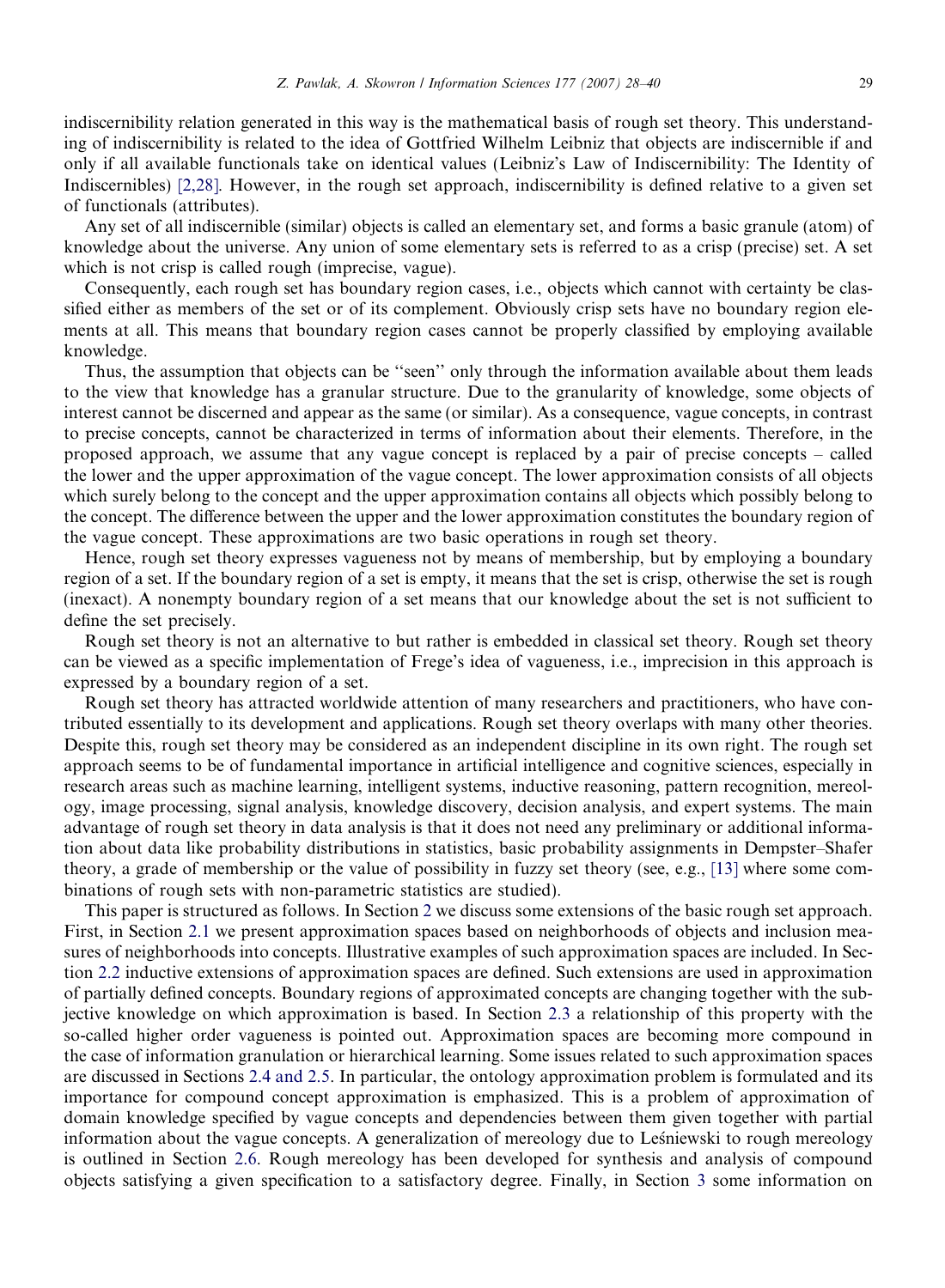<span id="page-2-0"></span>the current methods and applications based on rough sets is included together with an example of the challenging research problem concerning approximation of compound concepts.

# 2. Extensions

The rough set concept can be defined quite generally by means of topological operations, *interior* and *clo*sure, called *approximations* [\[52\]](#page-11-0). It was observed in [\[44\]](#page-11-0) that the key to the presented approach is provided by the exact mathematical formulation of the concept of approximative (rough) equality of sets in a given approximation space. In [\[45\],](#page-11-0) an approximation space is represented by the pair  $(U, R)$ , where U is a universe of objects, and  $R \subseteq U \times U$  is an indiscernibility relation defined by an attribute set (i.e.,  $R = I(A)$  for some attribute set A). In this case R is the equivalence relation. Let  $[x]_R$  denote an equivalence class of an element  $x \in U$  under the indiscernibility relation R, where  $[x]_R = \{y \in U : xRy\}.$ 

In this context, R-approximations of any set  $X \subseteq U$  are based on the exact (crisp) containment of sets. Then set approximations are defined as follows:

- $x \in U$  belongs with certainty to  $X \subseteq U$  (i.e., x belongs to the R-lower approximation of X), if  $[x]_R \subseteq X$ .
- $x \in U$  possibly belongs  $X \subseteq U$  (i.e., x belongs to the R-upper approximation of X), if  $[x]_R \cap X \neq \emptyset$ .
- $x \in U$  belongs with certainty neither to the X nor to  $U X$  (i.e., x belongs to the R-boundary region of X), if  $[x]_R \cap (U - X) \neq \emptyset$  and  $[x]_R \cap X \neq \emptyset$ .

Several generalizations of the above approach have been proposed in the literature (see, e.g., [\[1,18,41,71,76,83,84,87,93,100\]\)](#page-9-0). In particular, in some of these approaches, set inclusion to a degree is used instead of the exact inclusion.

Different aspects of vagueness in the rough set framework are discussed, e.g., in [\[34,38,39,63,68\]](#page-10-0).

Our knowledge about the approximated concepts is often partial and uncertain [\[23\]](#page-10-0). For example, concept approximation should be constructed from examples and counterexamples of objects for the concepts [\[15\].](#page-10-0) Hence, concept approximations constructed from a given sample of objects are extended, using inductive reasoning, on objects not yet observed. The rough set approach for dealing with concept approximation under such partial knowledge is presented, e.g., in [\[76\].](#page-11-0) Moreover, the concept approximations should be constructed under dynamically changing environments [\[68,75\].](#page-11-0) This leads to a more complex situation where the boundary regions are not crisp sets, which is consistent with the postulate of the higher order vagueness considered by philosophers (see, e.g., [\[26\]\)](#page-10-0). It is worthwhile to mention that a rough set approach to the approximation of compound concepts has been developed and at this time no traditional method is able directly to approximate compound concepts [\[11,92\]](#page-10-0). The approach is based on hierarchical learning and ontology approximation [\[8,36,41,70\].](#page-10-0) Approximation of concepts in distributed environments is discussed in [\[66\].](#page-11-0) A survey of algorithmic methods for concept approximation based on rough sets and Boolean reasoning in presented, e.g., in [\[4,64\].](#page-10-0)

### 2.1. Generalizations of approximation spaces

Several generalizations of the classical rough set approach based on approximation spaces defined as pairs of the form  $(U, R)$ , where R is the equivalence relation (called indiscernibility relation) on the set U, have been reported in the literature. Let us mention two of them.

A generalized approximation space<sup>1</sup> can be defined by a tuple  $AS = (U, I, v)$  where I is the *uncertainty func*tion defined on U with values in the powerset Pow(U) of  $U(I(x))$  is the neighborhood of x) and v is the inclusion function defined on the Cartesian product  $Pow(U) \times Pow(U)$  with values in the interval [0, 1] measuring the degree of inclusion of sets. The lower  $AS_*$  and upper  $AS^*$  approximation operations can be defined in AS by

$$
AS_*(X) = \{x \in U : v(I(x), X) = 1\},\tag{1}
$$

$$
AS^*(X) = \{x \in U : v(I(x), X) > 0\}.
$$
\n(2)

<sup>&</sup>lt;sup>1</sup> Some other generalizations of approximation spaces are also considered in the literature (see, e.g., [\[31,32,57,65,91,94–97\]\)](#page-10-0).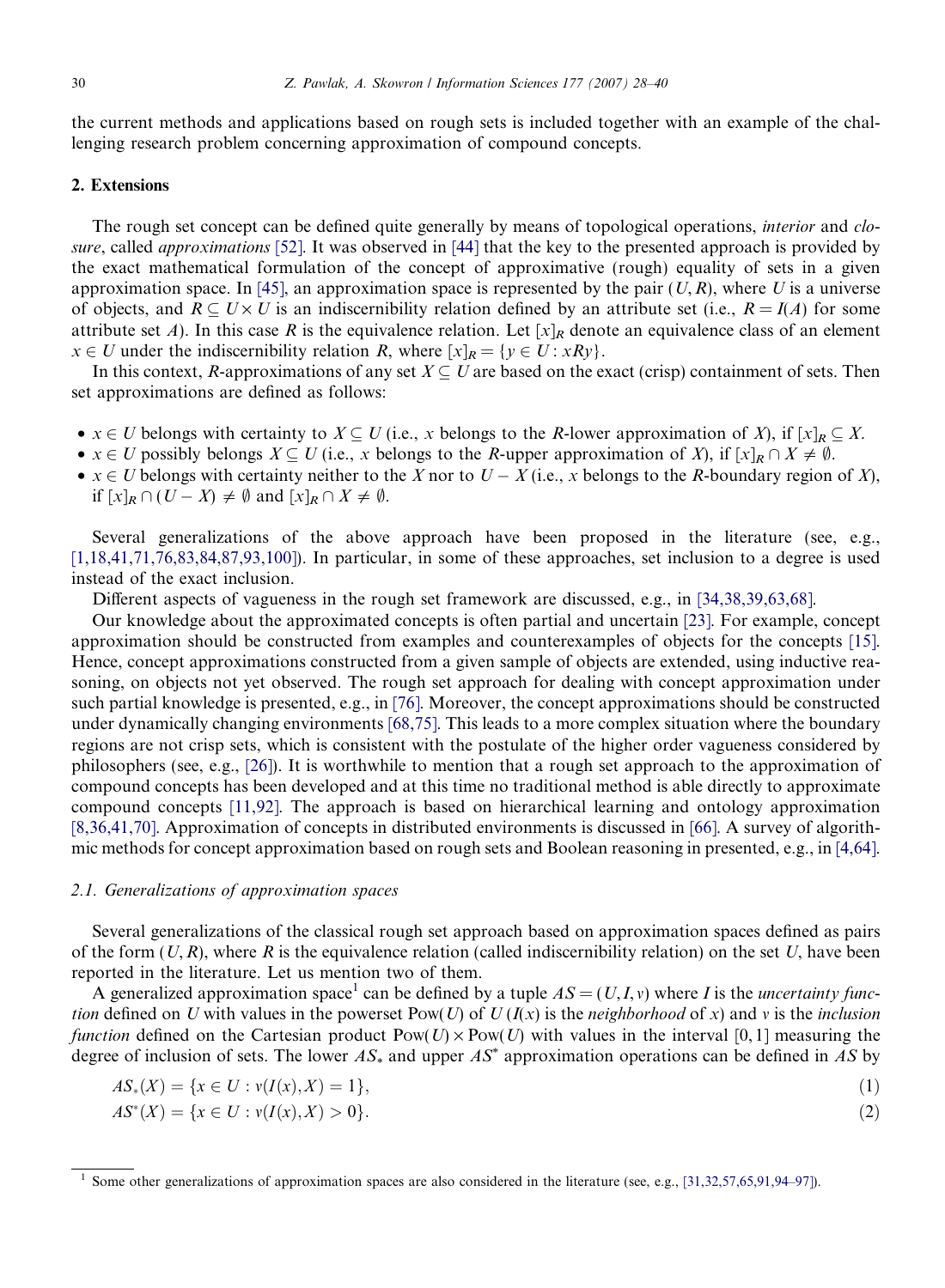<span id="page-3-0"></span>In the standard case  $I(x)$  is equal to the equivalence class  $B(x)$  of the indiscernibility relation  $I(B)$ ; in case of tolerance (similarity) relation  $\tau \subseteq U \times U$  [\[62\]](#page-11-0) we take  $I(x) = \{y \in U : x \tau y\}$ , i.e.,  $I(x)$  is equal to the tolerance class of  $\tau$  defined by x. The standard inclusion relation  $v_{SRI}$  is defined for  $X, Y \subseteq U$  by

$$
\nu_{\text{SRI}}(X,Y) = \begin{cases} \frac{\text{card}(X \cap Y)}{\text{card}(X)} & \text{if } X \text{ is non-empty,} \\ 1, & \text{otherwise.} \end{cases} \tag{3}
$$

For applications it is important to have some constructive definitions of I and  $\nu$ .

One can consider another way to define  $I(x)$ . Usually together with AS we consider some set F of formulae describing sets of objects in the universe U of AS defined by semantics  $\|\cdot\|_{AS}$ , i.e.,  $\|\alpha\|_{AS} \subseteq U$  for any  $\alpha \in F$ . Now, one can take the set

$$
N_F(x) = \{ \alpha \in F : x \in ||\alpha||_{AS} \},\tag{4}
$$

and  $I(x) = {\|x\|_{AS} : x \in N_F(x)}$ . Hence, more general uncertainty functions having values in Pow(Pow(U)) can be defined and in the consequence different definitions of approximations are considered. For example, one can consider the following definitions of approximation operations in AS:

$$
AS_{\circ}(X) = \{x \in U : v(Y, X) = 1 \text{ for some } Y \in I(x)\},\tag{5}
$$

$$
AS^{\circ}(X) = \{x \in U : v(Y, X) > 0 \text{ for any } Y \in I(x)\}.
$$
 (6)

There are also different forms of rough inclusion functions. Let us consider two examples.

In the first example of a rough inclusion function, a threshold  $t \in (0, 0.5)$  is used to relax the degree of inclusion of sets. The rough inclusion function  $v_t$  is defined by

$$
v_t(X,Y) = \begin{cases} 1, & \text{if } v_{\text{SRI}}(X,Y) \ge 1-t, \\ \frac{v_{\text{SRI}}(X,Y)-t}{1-2t}, & \text{if } t \le v_{\text{SRI}}(X,Y) < 1-t, \\ 0, & \text{if } v_{\text{SRI}}(X,Y) \le t. \end{cases}
$$
(7)

This is an interesting ''rough-fuzzy'' example because we put the standard rough membership function as an argument into the formula often used for fuzzy membership functions.

One can obtain approximations considered in the variable precision rough set approach (VPRSM) [\[100\]](#page-12-0) by substituting in [\(1\), \(2\)](#page-2-0) the rough inclusion function  $v_t$  defined by (7) instead of v, assuming that Y is a decision class and  $N(x) = B(x)$  for any object x, where B is a given set of attributes.

Another example of application of the standard inclusion was developed by using probabilistic decision functions. For more detail the reader is referred to [\[79–81\].](#page-12-0)

The rough inclusion relation can be also used for function approximation [\[76\]](#page-11-0) and relation approximation [\[89\]](#page-12-0). In the case of function approximation the inclusion function  $v^*$  for subsets  $X, Y \subseteq U \times U$ , where  $X, Y \subseteq \mathcal{R}$ and  $\mathcal R$  is the set of reals, is defined by

$$
\nu^*(X,Y) = \begin{cases} \frac{card(\pi_1(X \cap Y))}{card(\pi_1(X))}, & \text{if } \pi_1(X) \neq \emptyset, \\ 1, & \text{if } \pi_1(X) = \emptyset, \end{cases}
$$
 (8)

where  $\pi_1$  is the projection operation on the first coordinate. Assume now, that X is a cube and Y is the graph  $G(f)$  of the function  $f : \mathcal{R} \to \mathcal{R}$ . Then, e.g., X is in the lower approximation of f if the projection on the first coordinate of the intersection  $X \cap G(f)$  is equal to the projection of X on the first coordinate. This means that the part of the graph  $G(f)$  is "well" included in the box X, i.e., for all arguments that belong to the box projection on the first coordinate the value of f is included in the box X projection on the second coordinate.

The approach based on inclusion functions has been generalized to the *rough mereological approach* [\[41,56,55,58\]](#page-11-0) (see also Section [2.6\)](#page-6-0). The inclusion relation  $x\mu_r y$  with the intended meaning x is a part of y to a degree at least r has been taken as the basic notion of the rough mereology being a generalization of the Les´niewski mereology [\[29,30\]](#page-10-0). Research on rough mereology has shown importance of another notion, namely *closeness* of compound objects (e.g., concepts). This can be defined by  $xcl_{r,r}y$  if and only if  $x\mu_r y$ and  $y\mu_{r}x$ .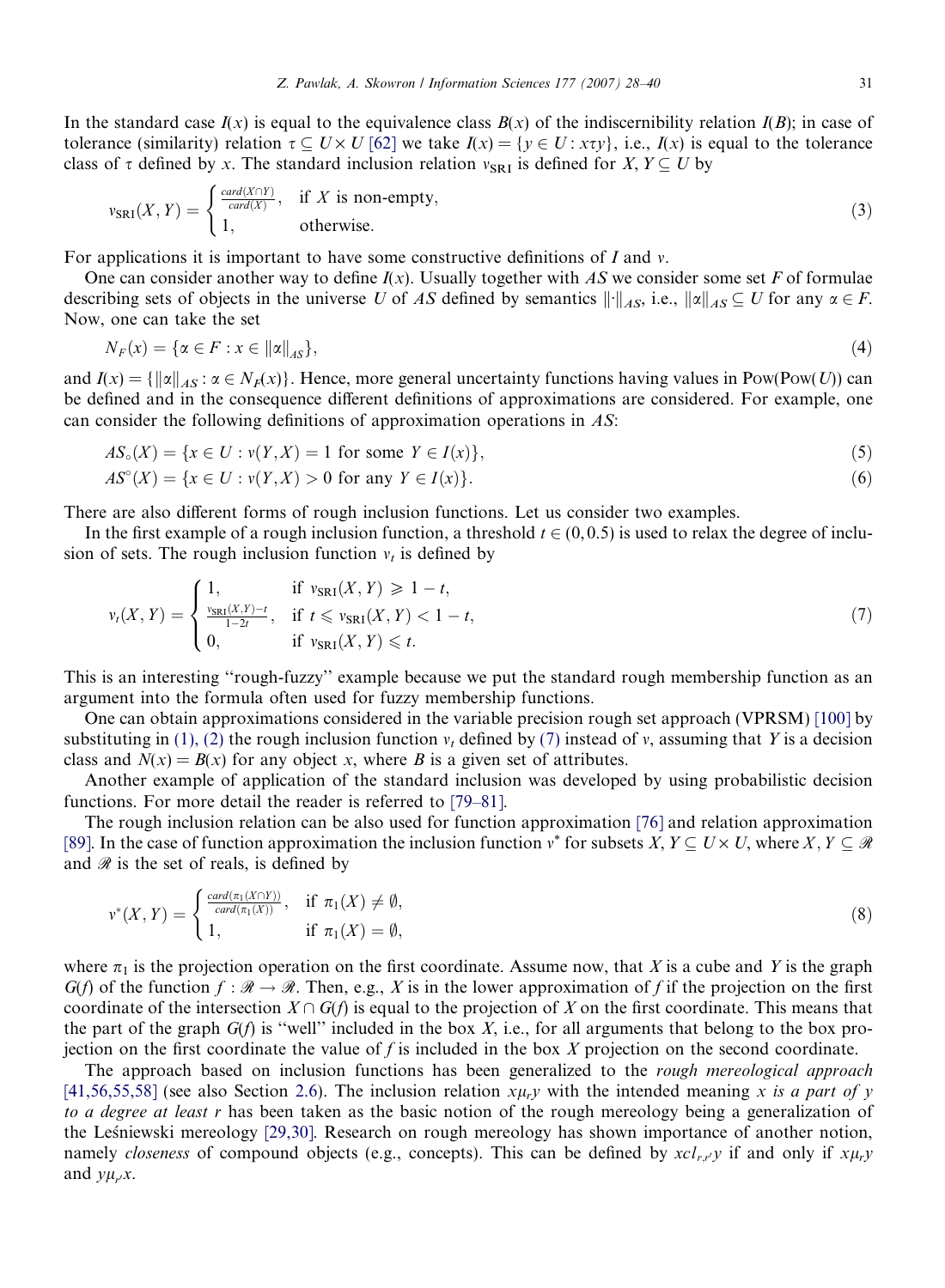<span id="page-4-0"></span>Rough mereology offers a methodology for synthesis and analysis of objects in a distributed environment of intelligent agents, in particular, for synthesis of objects satisfying a given specification to a satisfactory degree or for control in such a complex environment. Moreover, rough mereology has been used for developing the foundations of the information granule calculi, aiming at formalization of the Computing with Words paradigm, recently formulated by Lotfi Zadeh [\[98\].](#page-12-0) More complex information granules are defined recursively using already defined information granules and their measures of inclusion and closeness. Information granules can have complex structures like classifiers or approximation spaces. Computations on information granules are performed to discover relevant information granules, e.g., patterns or approximation spaces for compound concept approximations.

Usually there are considered families of approximation spaces labeled by some parameters. By tuning such parameters according to chosen criteria (e.g., minimal description length) one can search for the optimal approximation space for concept description (see, e.g., [\[4\]](#page-10-0)).

# 2.2. Concept approximation

In this section, we consider the problem of approximation of concepts over a universe  $U^{\infty}$  (concepts that are subsets of  $U^{\infty}$ ). We assume that the concepts are perceived only through some subsets of  $U^{\infty}$ , called samples. This is a typical situation in the machine learning, pattern recognition, or data mining approaches [\[15,27,33\].](#page-10-0) We explain the rough set approach to induction of concept approximations using the generalized approximation spaces of the form  $AS = (U, I, v)$  defined in Section [2.1.](#page-2-0)

Let  $U \subseteq U^{\infty}$  be a finite sample. By  $\Pi_U$  we denote a perception function from  $P(U^{\infty})$  into  $P(U)$  defined by  $\Pi_U(C) = C \cap U$  for any concept  $C \subseteq U^{\infty}$ . Let  $AS = (U, I, v)$  be an approximation space over the sample U.

The problem we consider is how to extend the approximations of  $\Pi_l(C)$  defined by AS to approximation of C over  $U^{\infty}$ . We show that the problem can be described as searching for an extension  $AS_C = (U^{\infty}, I_C, v_C)$  of the approximation space  $AS$ , relevant for approximation of  $C$ . This requires to show how to extend the inclusion function v from subsets of U to subsets of  $U^{\infty}$  that are relevant for the approximation of C. Observe that for the approximation of C it is enough to induce the necessary values of the inclusion function  $v<sub>C</sub>$  without knowing the exact value of  $I_C(x) \subseteq U^{\infty}$  for  $x \in U^{\infty}$ .

Let AS be a given approximation space for  $\Pi_U(C)$  and let us consider a language L in which the neighborhood  $I(x) \subseteq U$  is expressible by a formula  $pat(x)$ , for any  $x \in U$ . It means that  $I(x) = ||pat(x)||_U \subseteq U$ , where  $\|pat(x)\|_U$  denotes the meaning of pat(x) restricted to the sample U. In case of rule based classifiers patterns of the form  $pat(x)$  are defined by feature value vectors.

We assume that for any new object  $x \in U^{\infty} \setminus U$  we can obtain (e.g., as a result of sensor measurement) a pattern  $pat(x) \in L$  with semantics  $||pat(x)||_{U^{\infty}} \subseteq U^{\infty}$ . However, the relationships between information granules over  $U^{\infty}$  like sets:  $\|pat(x)\|_{U^{\infty}}$  and  $\|pat(y)\|_{U^{\infty}}$ , for different  $x, y \in U^{\infty}$ , are, in general, known only if they can be expressed by relationships between the restrictions of these sets to the sample  $U$ , i.e., between sets  $\Pi_U(\|\text{pat}(x)\|_{U^{\infty}})$  and  $\Pi_U(\|\text{pat}(y)\|_{U^{\infty}})$ .

The set of patterns  $\{pat(x) : x \in U\}$  is usually not relevant for approximation of the concept  $C \subseteq U^{\infty}$ . Such patterns are too specific or not enough general, and can directly be applied only to a very limited number of new objects. However, by using some generalization strategies, one can search, in a family of patterns definable from  $\{pat(x): x \in U\}$  in L, for such new patterns that are relevant for approximation of concepts over  $U^{\infty}$ . Let us consider a subset  $PATTERNS(AS, L, C) \subseteq L$  chosen as a set of pattern candidates for relevant approximation of a given concept C. For example, in case of rule based classifier one can search for such candidate patterns among sets definable by subsequences of feature value vectors corresponding to objects from the sample U. The set  $PATTERNS(AS, L, C)$  can be selected by using some quality measures checked on meanings (semantics) of its elements restricted to the sample  $U$  (like the number of examples from the concept  $\Pi_{U}(C)$  and its complement that support a given pattern). Then, on the basis of properties of sets definable by these patterns over U we induce approximate values of the inclusion function  $v_C$  on subsets of  $U^{\infty}$  definable by any of such pattern and the concept C.

Next, we induce the value of  $v_C$  on pairs  $(X, Y)$  where  $X \subseteq U^{\infty}$  is definable by a pattern from  ${pat(x) : x \in U^{\infty}}$  and  $Y \subseteq U^{\infty}$  is definable by a pattern from *PATTERNS(AS, L, C)*.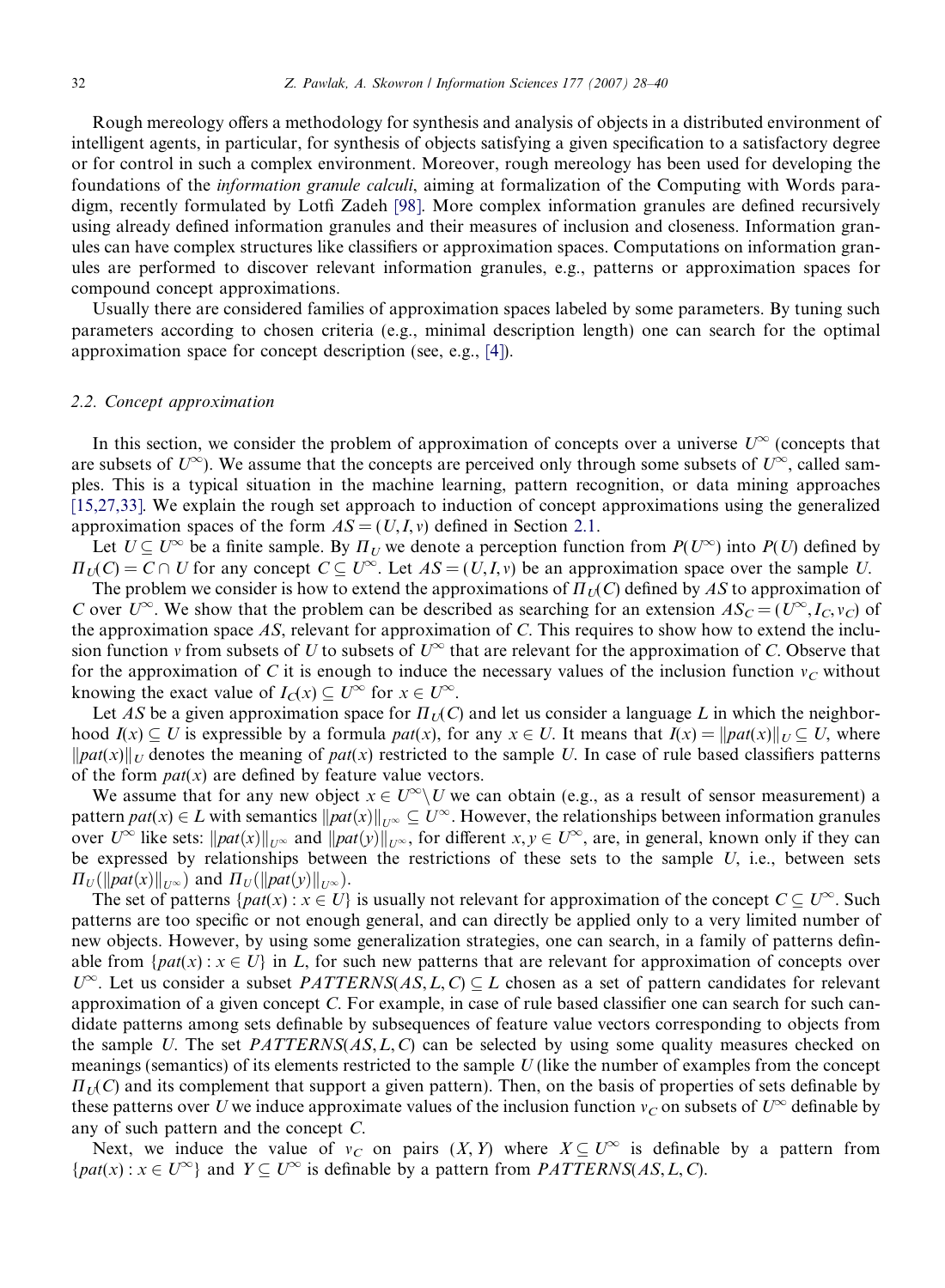<span id="page-5-0"></span>Finally, for any object  $x \in U^{\infty} \setminus U$  we induce the approximation of the degree  $v_c(||pat(x)||_{U^{\infty}}, C)$  applying a conflict resolution strategy *Conflict\_res* (a voting strategy, in case of rule based classifiers) to two families of degrees:

$$
\{v_C(\|pat(x)\|_{U^{\infty}}, \|pat\|_{U^{\infty}}) : pat \in PATTERNS(AS, L, C)\},\tag{9}
$$

$$
\{v_C(\|pat\|_{U^{\infty}}, C) : pat \in PATTERNS(AS, L, C)\}.
$$
\n(10)

Values of the inclusion function for the remaining subsets of  $U^{\infty}$  can be chosen in any way – they do not have any impact on the approximations of C. Moreover, observe that for the approximation of C we do not need to know the exact values of uncertainty function  $I<sub>C</sub>$  – it is enough to induce the values of the inclusion function  $v_C$ . Observe that the defined extension  $v_C$  of v to some subsets of  $U^{\infty}$  makes it possible to define an approximation of the concept C in a new approximation space  $AS_C$ .

Observe that one can also follow principles of Bayesian reasoning and use degrees of  $v<sub>C</sub>$  to approximate C (see, e.g., [\[46,82,85\]](#page-11-0)).

In this way, the rough set approach to induction of concept approximations can be explained as a process of inducing a relevant approximation space.

### 2.3. Higher order vagueness

In [\[26\],](#page-10-0) it is stressed that vague concepts should have non-crisp boundaries. In the definition presented in [\[47\]](#page-11-0), the notion of boundary region is defined as a crisp set  $BN_B(X)$ . However, let us observe that this definition is relative to the subjective knowledge expressed by attributes from  $B$ . Different sources of information may use different sets of attributes for concept approximation. Hence, the boundary region can change when we consider these different views. Another aspect is discussed in [\[68,75\]](#page-11-0) where it is assumed that information about concepts is incomplete, e.g., the concepts are given only on samples (see, e.g., [\[15,27,35\]\)](#page-10-0). From [\[68,75\]](#page-11-0) it follows that vague concepts cannot be approximated with satisfactory quality by static constructs such as induced membership inclusion functions, approximations or models derived, e.g., from a sample. Understanding of vague concepts can be only realized in a process in which the induced models are adaptively matching the concepts in a dynamically changing environment. This conclusion seems to have important consequences for further development of rough set theory in combination with fuzzy sets and other soft computing paradigms for adaptive approximate reasoning.

#### 2.4. Information granulation

Information granulation can be viewed as a human way of achieving data compression and it plays a key role in the implementation of the strategy of divide-and-conquer in human problem-solving [\[98\]](#page-12-0). Objects obtained as the result of granulation are information granules. Examples of elementary information granules are indiscernibility or tolerance (similarity) classes (see, e.g., [\[47\]](#page-11-0)). In reasoning about data and knowledge under uncertainty and imprecision many other more compound information granules are used (see, e.g., [\[61,59,65,72,73\]\)](#page-11-0). Examples of such granules are decision rules, sets of decision rules or classifiers. More compound information granules are defined by means of less compound ones. Note that inclusion or closeness measures between information granules should be considered rather than their strict equality. Such measures are also defined recursively for information granules.

Let us discuss shortly an example of information granulation in the process of modeling patterns for compound concept approximation (see, e.g., [\[6–10,36,78,90\]](#page-10-0)). We start from a generalization of information systems. For any attribute  $a \in A$  of an information system  $(U, A)$  we consider together with the value set  $V_a$  of a a relational structure  $\mathcal{R}_a$  over the universe  $V_a$  (see, e.g., [\[77\]\)](#page-11-0). We also consider a language  $\mathcal{L}_a$  of formulas (of the same relational signature as  $\mathcal{R}_a$ ). Such formulas interpreted over  $\mathcal{R}_a$  define subsets of Cartesian products of  $V_a$ . For example, any formula  $\alpha$  with one free variable defines a subset  $\|\alpha\|_{\mathcal{R}}$  of  $V_a$ . Let us observe that the relational structure  $\mathcal{R}_a$  (without functions) induces a relational structure over U. Indeed, for any k-ary relation r from  $\mathcal{R}_a$  one can define a k-ary relation  $g_a \subseteq U^k$  by  $(x_1,\ldots,x_k) \in g_a$  if and only if  $(a(x_1),\ldots,a(x_k)) \in r$  for any  $(x_1,...,x_k) \in U^k$ . Hence, one can consider any formula from  $\mathscr{L}_a$  as a constructive method of defining a subset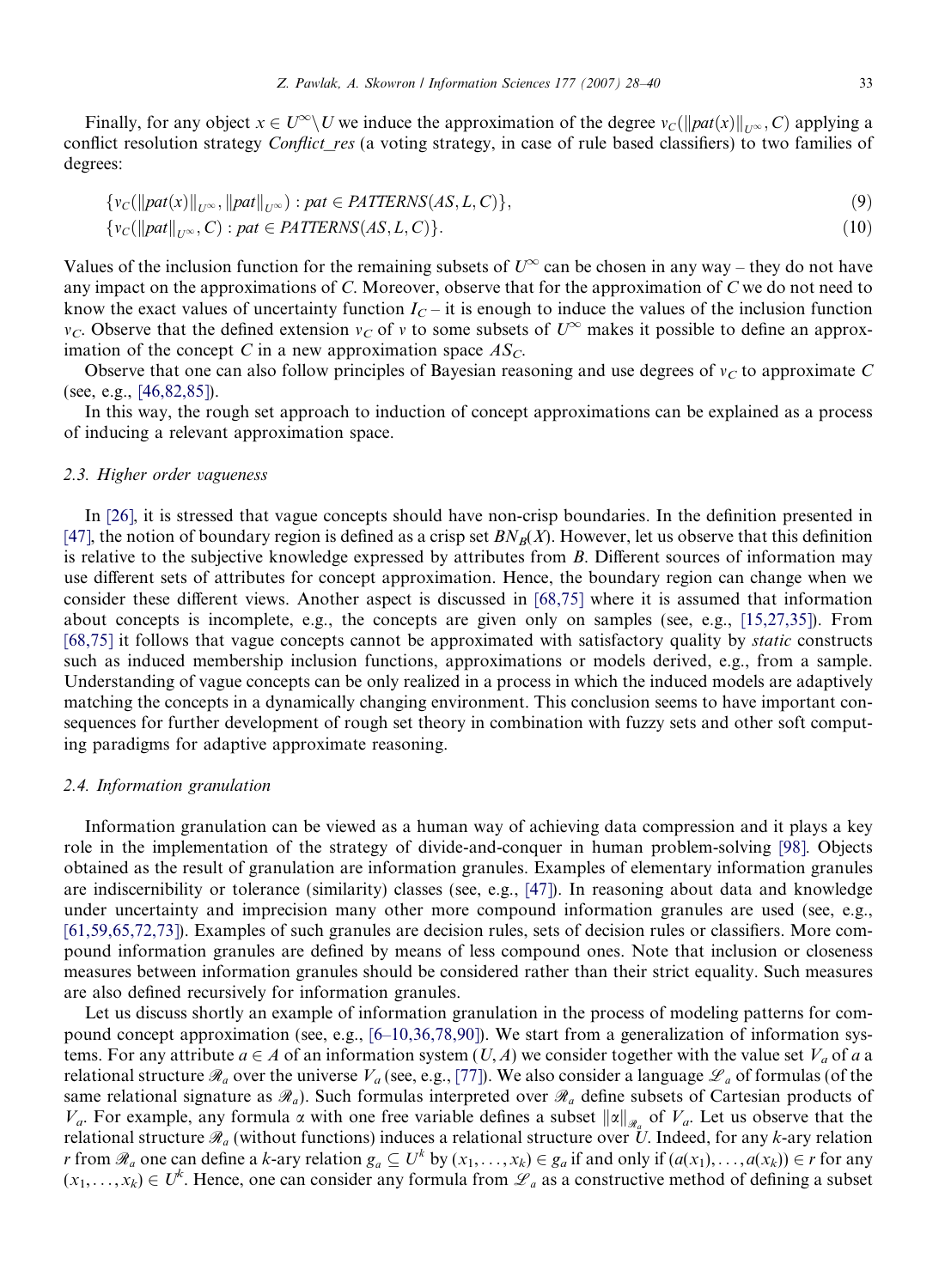<span id="page-6-0"></span>of the universe U with a structure induced by  $\mathcal{R}_a$ . Any such a structure is a new information granule. On the next level of hierarchical modeling, i.e., in constructing new information systems we use such structures as objects and attributes are properties of such structures. Next, one can consider similarity between new constructed objects and then their similarity neighborhoods will correspond to clusters of relational structures. This process is usually more complex. This is because instead of relational structure  $\mathcal{R}_a$  we usually consider a fusion of relational structures corresponding to some attributes from  $A$ . The fusion makes it possible to describe constraints that should hold between parts obtained by composition from less compound parts. Examples of relational structures can be defined by indiscernibility, similarity, intervals obtained in discretization or symbolic value grouping, preference or spatio-temporal relations (see, e.g., [\[18,27,71\]](#page-10-0)). One can see that parameters to be tuned in searching for relevant<sup>2</sup> patterns over new information systems are, among others, relational structures over value sets, the language of formulas defining parts, and constraints.

# 2.5. Ontological framework for approximation

In a number of papers (see, e.g., [\[40,74\]\)](#page-10-0), the problem of ontology approximation has been discussed together with possible applications to approximation of compound concepts or to knowledge transfer (see, e.g., [\[5,37,69,67,74\]](#page-10-0)).

In the ontology [\[88\]](#page-12-0) (vague) concepts and local dependencies between them are specified. Global dependencies can be derived from local dependencies. Such derivations can be used as hints in searching for relevant compound patterns (information granules) in approximation of more compound concepts from the ontology. The ontology approximation problem is one of the fundamental problems related to approximate reasoning in distributed environments. One should construct (in a given language that is different from the ontology specification language) not only approximations of concepts from ontology but also vague dependencies specified in the ontology. It is worthwhile to mention that an ontology approximation should be induced on the basis of incomplete information about concepts and dependencies specified in the ontology. Information granule calculi based on rough sets have been proposed as tools making it possible to solve this problem. Vague dependencies have vague concepts in premisses and conclusions. The approach to approximation of vague dependencies based only on degrees of closeness of concepts from dependencies and their approximations (classifiers) is not satisfactory for approximate reasoning. Hence, more advanced approach should be developed. Approximation of any vague dependency is a method which allows for any object to compute the arguments "for" and "against" its membership to the dependency conclusion on the basis of the analogous arguments relative to the dependency premisses. Any argument is a compound information granule (compound pattern). Arguments are fused by local schemes (production rules) discovered from data. Further fusions are possible through composition of local schemes, called approximate reasoning schemes (AR schemes) (see, e.g., [\[9,41,59\]](#page-10-0)). To estimate the degree to which (at least) an object belongs to concepts from ontology the arguments ''for'' and ''against'' those concepts are collected and next a conflict resolution strategy is applied to them to predict the degree.

# 2.6. Mereology and rough mereology

This section introduces some basic concepts of rough mereology (see, e.g., [\[53,54,56,59–61\]\)](#page-11-0).

Exact and rough concepts can be characterized by a new notion of an element, alien to naive set theory in which this theory has been coded until now. For an information system  $\mathcal{A} = (U, A)$ , and a set B of attributes, the mereological element  $el_B^{\mathscr{A}}$  is defined by letting

$$
xe l_B^{\mathscr{A}} X \text{ if and only if } B(x) \subseteq X. \tag{11}
$$

Then, a concept X is B-exact if and only if either  $xel_B^{\mathscr{A}}X$  or  $xel_B^{\mathscr{A}}U \setminus X$  for each  $x \in U$ , and the concept X is *B*-rough if and only if for some  $x \in U$  neither  $\operatorname{rel}_B^{\mathscr{A}} X$  nor  $\operatorname{rel}_B^{\mathscr{A}} U \setminus X$ .

<sup>&</sup>lt;sup>2</sup> For target concept approximation.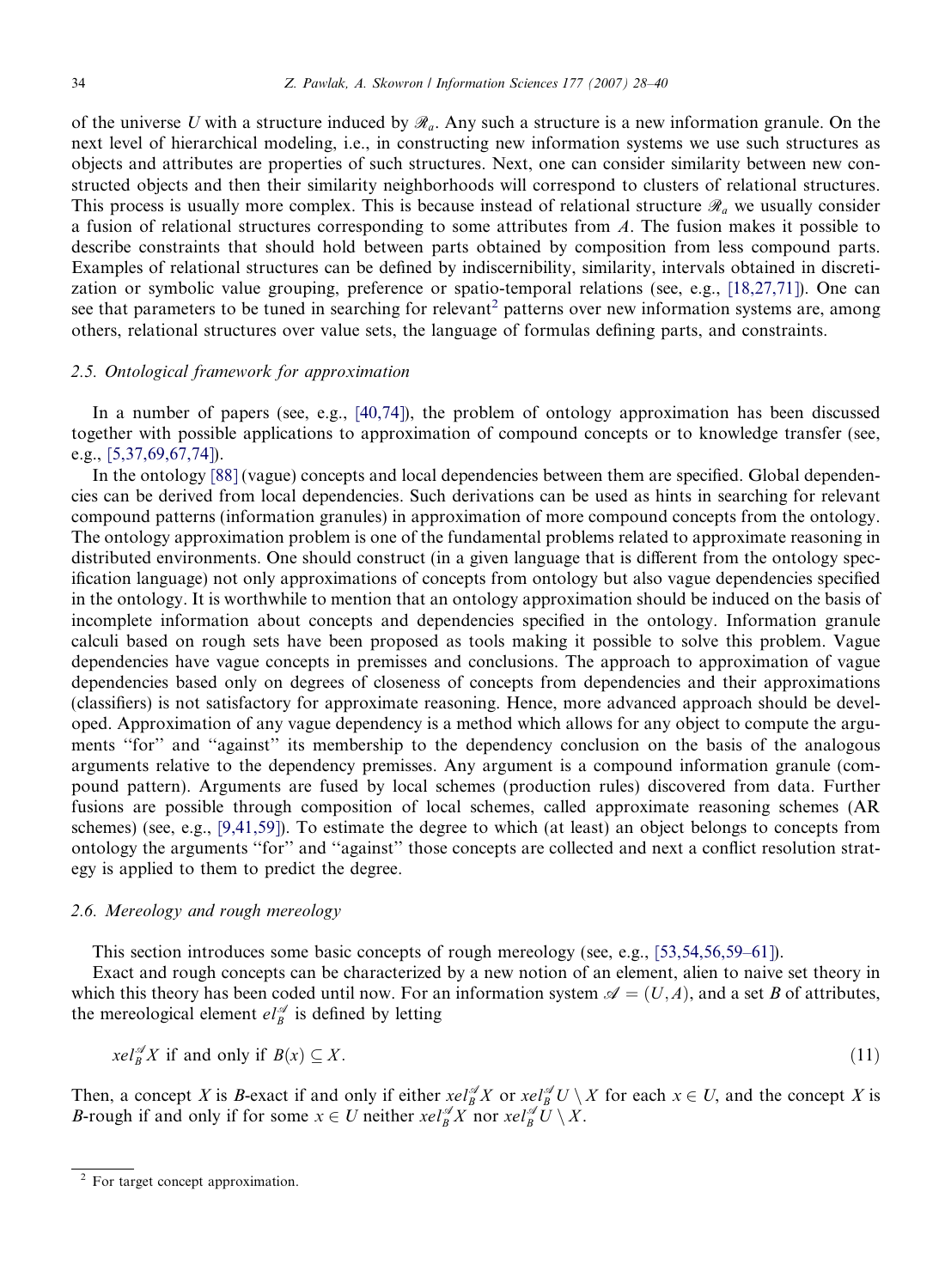Thus, the characterization of the dichotomy exact-rough cannot be done by means of the element notion of naive set theory, but requires the notion of containment  $(\subseteq)$ , i.e., a notion of mereological element.

The Lesniewski Mereology (theory of parts) is based on the notion of a part [\[29,30\].](#page-10-0) The relation  $\pi$  of part on the collection  $U$  of objects satisfies

1. if 
$$
x\pi y
$$
 then not  $y\pi x$ ; (12)

2. if 
$$
x\pi y
$$
 and  $y\pi z$  then  $x\pi z$ . (13)

The notion of mereological element  $el_{\pi}$  is introduced as

$$
xel_{\pi}y \text{ if and only if } x\pi y \text{ or } x = y. \tag{14}
$$

In particular, the relation of proper inclusion  $\subset$  is a part relation  $\pi$  on any non-empty collection of sets, with the element relation  $el_{\pi} = \subseteq$ .

Formulas expressing, e.g., rough membership, quality of decision rule, quality of approximations can be traced back to a common root, i.e.,  $v(X, Y)$  defined by Eq. [\(3\)](#page-3-0). The value  $v(X, Y)$  defines the degree of *partial* containment of  $X$  into  $Y$  and naturally refers to the Lesniewski Mereology. An abstract formulation of this idea in [\[56\]](#page-11-0) connects the mereological notion of element  $el_{\pi}$  with the partial inclusion by introducing a rough inclusion as a relation  $v \subseteq U \times U \times [0, 1]$  on a collection of pairs of objects in U endowed with part  $\pi$  relation, and such that

1. 
$$
v(x, y, 1)
$$
 if and only if  $xel_{\pi}y$ ; (15)

2. if 
$$
v(x, y, 1)
$$
 then (if  $v(z, x, r)$  then  $v(z, y, r)$ ); \n
$$
(16)
$$

3. if 
$$
v(z, x, r)
$$
 and  $s < r$  then  $v(z, x, s)$ . (17)

Implementation of this idea in information systems can be based on *Archimedean* t-norms [\[56\];](#page-11-0) each such norm T is represented as  $T(r,s) = g(f(r) + f(s))$  with f, g pseudo-inverses to each other, continuous and decreasing on [0, 1]. Letting for  $(U, A)$  and  $x, y \in U$ 

$$
DIS(x, y) = \{a \in A : a(x) \neq a(y)\},\tag{18}
$$

and

$$
v(x, y, r) \text{ if and only if } g\left(\frac{card(DIS(x, y))}{card(A)}\right) \ge r,
$$
\n(19)

 $\nu$  defines a rough inclusion that satisfies additionally the transitivity rule

$$
\frac{v(x,y,r), v(y,z,s)}{v(x,z,T(r,s))}.
$$
\n
$$
(20)
$$

Simple examples here are: the Menger rough inclusion in the case  $f(r) = -\ln r$ ,  $g(s) = e^{-s}$  yields  $v(x, y, r)$  if and only if  $e^{-\frac{card(DIS(x,y))}{card(A)}} \ge r$  and it satisfies the transitivity rule:

$$
\frac{v(x, y, r), v(y, z, s)}{v(x, y, r \cdot s)},\tag{21}
$$

i.e., the t-norm T is the Menger (product) t-norm  $r \cdot s$ , and, the Łukasiewicz rough inclusion with  $f(x) = 1 - x = g(x)$  yielding  $v(x, y, r)$  if and only if  $1 - \frac{card(DIS(x, y))}{card(A)} \ge r$  with the transitivity rule:

$$
\frac{v(x, y, r), v(y, z, s)}{v(x, y, \max\{0, r + s - 1\})},
$$
\n(22)

i.e., with the Łukasiewicz t-norm.

Rough inclusions [\[56\]](#page-11-0) can be used in granulation of knowledge [\[98\]](#page-12-0). Granules of knowledge are constructed as aggregates of indiscernibility classes close enough with respect to a chosen measure of closeness. In a nutshell, a granule  $g_r(x)$  about x of radius r can be defined as the aggregate of all y with  $v(y, x, r)$ . The aggregating mechanism can be based on the class operator of mereology (cf. rough mereology [\[56\]\)](#page-11-0) or on set theoretic operations of union.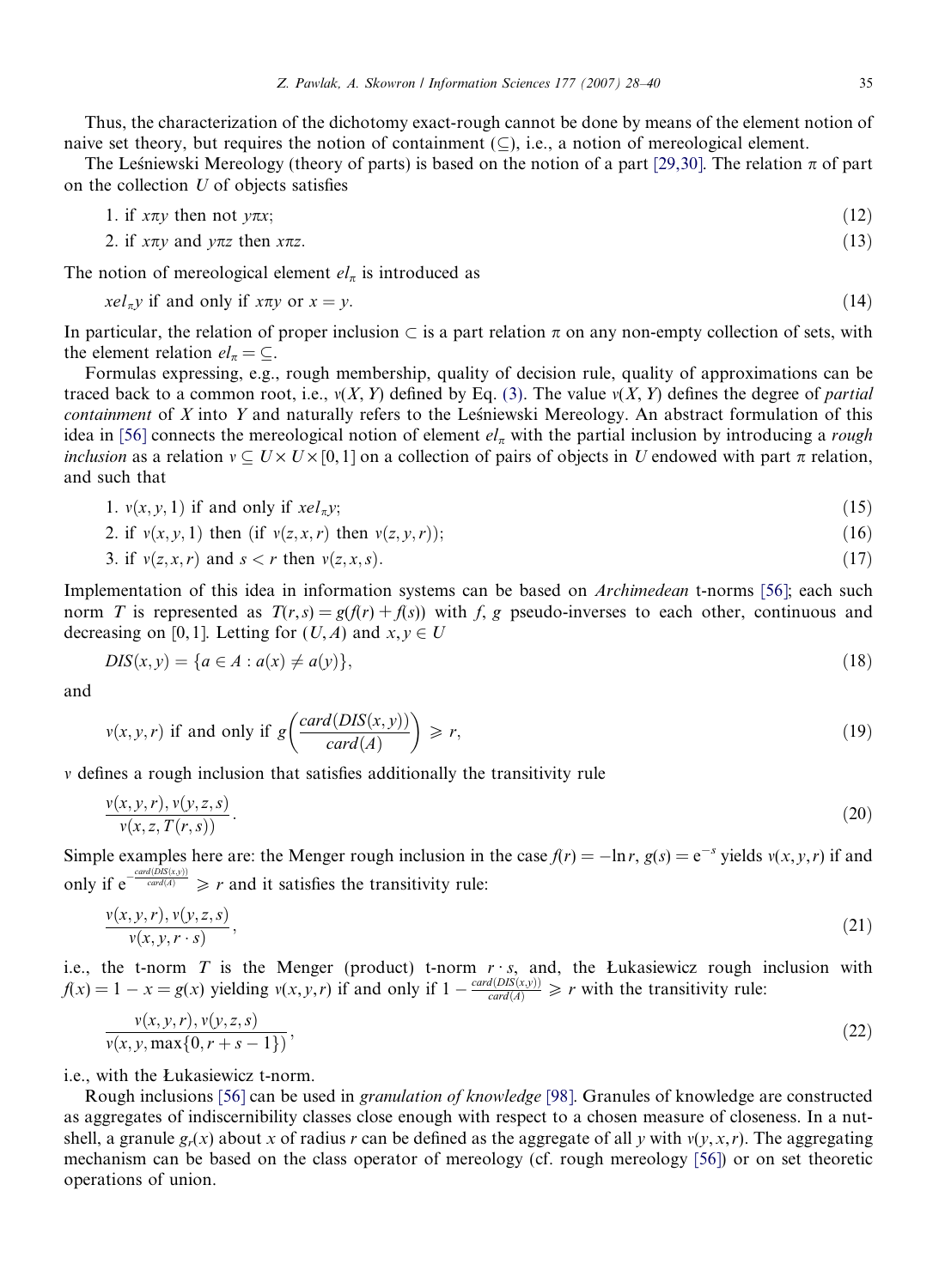<span id="page-8-0"></span>36 Z. Pawlak, A. Skowron / Information Sciences 177 (2007) 28–40

Rough mereology [\[56\]](#page-11-0) combines rough inclusions with methods of mereology. It employs the operator of mereological class that makes collections of objects into objects. The class operator Cls satisfies the requirements, with any non-empty collection M of objects made into the object  $\text{Cls}(M)$ 

$$
\text{if } x \in M \text{ then } xel_{\pi}Cls(M),\tag{23}
$$

if  $x e I_{\pi} C l s(M)$  then there exist y, z such that  $y e I_{\pi} x, y e I_{\pi} z, z \in M$ . (24)

In case of the part relation  $\subset$  on a collection of sets, the class Cls(M) of a non-empty collection M is the union  $\cup M$ .

Granulation by means of the class operator Cls consists in forming the granule  $g_r(x)$  as the class  $Cls(y: v(y, x, r))$ . One obtains a granule family with regular properties (see [\[93\]](#page-12-0)).

# 3. Rough sets: a challenge

There are many real-life problems that are still hard to solve using the existing methodologies and technologies. Among such problems are, e.g., classification of medical images, control of autonomous systems like unmanned aerial vehicles or robots, problems related to monitoring or rescue tasks in multi-agent systems. All of these problems are closely related to intelligent systems that are more and more widely applied in different real-life projects.

One of the main challenges in developing intelligent systems is discovering methods for approximate reasoning from measurements to perception, i.e., deriving from concepts resulting from sensor measurements concepts enunciated in natural language that express perception [\[98\]](#page-12-0).

Nowadays, new emerging computing paradigms are investigated attempting to make progress in solving problems related to this challenge. Further progress depends on a successful cooperation of specialists from different scientific disciplines such as mathematics, computer science, artificial intelligence, biology, physics, chemistry, bioinformatics, medicine, neuroscience, linguistics, psychology, sociology. In particular, different aspects of reasoning from measurements to perception are investigated in psychology [\[3,24\]](#page-10-0), neuroscience [\[51\],](#page-11-0) layered learning [\[90\],](#page-12-0) mathematics of learning [\[51\],](#page-11-0) machine learning, pattern recognition [\[15\],](#page-10-0) data mining [\[27\]](#page-10-0) and also by researchers working on recently emerged computing paradigms such as computing with words and perception [\[98\],](#page-12-0) granular computing [\[41\]](#page-11-0), rough sets, rough-mereology, and rough-neural computing [\[41\].](#page-11-0)

One of the main problems investigated in machine learning, pattern recognition [\[15\]](#page-10-0) and data mining [\[27\]](#page-10-0) is concept approximation. It is necessary to induce approximations of concepts (models of concepts) from available experimental data. The data models developed so far in such areas like statistical learning, machine learning, pattern recognition are not satisfactory for approximation of compound concepts resulting in the perception process. Researchers from the different areas have recognized the necessity to work on new methods for concept approximation (see, e.g., [\[11,92\]\)](#page-10-0). The main reason is that these compound concepts are, in a sense, too far from measurements which makes the searching for relevant (for their approximation) features infeasible in a huge space. There are several research directions aiming at overcoming this difficulty. One of them is based on the interdisciplinary research where the results concerning perception in psychology or neuroscience are used to help to deal with compound concepts (see, e.g., [\[15\]\)](#page-10-0). There is a great effort in neuroscience towards understanding the hierarchical structures of neural networks in living organisms [\[14,51\]](#page-10-0). Also mathematicians are recognizing problems of learning as the main problem of the current century [\[51\].](#page-11-0) The problems discussed so far are also closely related to complex system modeling. In such systems again the problem of concept approximation and reasoning about perceptions using concept approximations is one of the challenges nowadays. One should take into account that modeling complex phenomena entails the use of local models (captured by local agents, if one would like to use the multi-agent terminology [\[25,99\]\)](#page-10-0) that next should be fused. This process involves the negotiations between agents [\[25\]](#page-10-0) to resolve contradictions and conflicts in local modeling. This kind of modeling will become more and more important in solving complex real-life problems which we are unable to model using traditional analytical approaches. The latter approaches lead to exact models. However, the necessary assumptions used to develop them are causing the resulting solutions to be too far from reality to be accepted. New methods or even a new science should be developed for such modeling [\[16\].](#page-10-0)

One of the possible solutions in searching for methods for compound concept approximations is the layered learning idea [\[90\]](#page-12-0). Inducing concept approximation should be developed hierarchically starting from concepts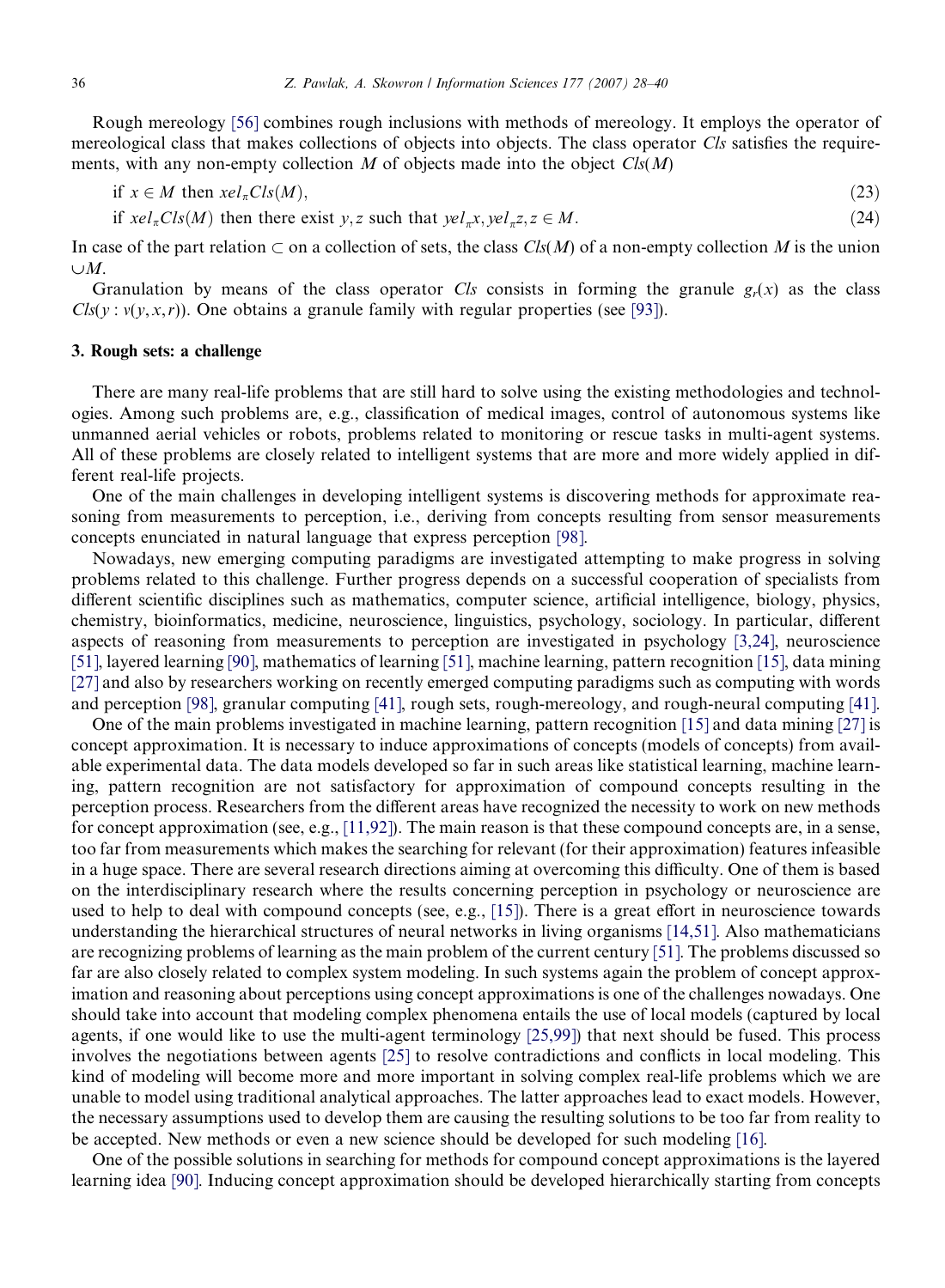<span id="page-9-0"></span>close to sensor measurements to compound target concepts related to perception. This general idea can be realized using additional domain knowledge represented in natural language. For example, one can use principles of behavior on the roads, expressed in natural language, trying to estimate, from recordings (made, e.g., by camera and other sensors) of situations on the road, if the current situation on the road is safe or not. To solve such a problem one should develop methods for concept approximations together with methods aiming at approximation of reasoning schemes (over such concepts) expressed in natural language. Foundations of such an approach are based on rough set theory [\[45\]](#page-11-0) and its extension rough mereology [\[41,55,56,58\]](#page-11-0), both discovered in Poland.

Objects we are dealing with are information granules (see Section [2.4\)](#page-5-0). Such granules are obtained as the result of information granulation [\[98\].](#page-12-0)

Computing with Words and Perception ''derives from the fact that it opens the door to computation and reasoning with information which is perception-rather than measurement-based. Perceptions play a key role in human cognition, and underlie the remarkable human capability to perform a wide variety of physical and mental tasks without any measurements and any computations. Everyday examples of such tasks are driving a car in city traffic, playing tennis and summarizing a story'' [\[98\].](#page-12-0)

The rough mereological approach [\[41,55,56,58\]](#page-11-0) is based on calculi of information granules for constructing compound concept approximations. Constructions of information granules should be robust with respect to their input information granule deviations. In this way also a granulation of information granule constructions is considered. As the result we obtain the so-called AR schemes (AR networks) [\[41,55,56,58\]](#page-11-0). AR schemes can be interpreted as complex patterns [\[27\].](#page-10-0) Searching methods for such patterns relevant for a given target concept have been developed [\[41\]](#page-11-0). Methods for deriving relevant AR schemes are of high computational complexity. The complexity can be substantially reduced by using domain knowledge. In such a case AR schemes are derived along reasoning schemes in natural language that are retrieved from domain knowledge. Developing methods for deriving such AR schemes is one of the main goals of our projects.

The outlined research directions create foundations toward understanding the nature of reasoning from measurements to perception. These foundations are crucial for constructing intelligent systems for many real-life projects.

# 4. Conclusions

The rough set concept has led to its various generalizations. Some of them have been discussed in the article. Among extensions not discussed in this paper is the rough set approach to multi-criteria decision making (see, e.g., [\[17–22,49,50,86\]\)](#page-10-0).

Recently, it has been shown that the rough set approach can be used for synthesis and analysis of concept approximations in the distributed environment of intelligent agents. We outlined the rough mereological approach and its applications in calculi of information granules for synthesis of information granules satisfying a given specification to a satisfactory degree. Finally, we have discussed a challenge for research on rough sets related to approximate reasoning from measurements to perception.

### Acknowledgements

The research of Andrzej Skowron has been supported by the grant 3 T11C 002 26 from Ministry of Scientific Research and Information Technology of the Republic of Poland.

Many thanks to Professors James Peters and Dominik Ślęzak for their incisive comments and for suggesting many helpful ways to improve this article.

#### **References**

- [1] J.J. Alpigini, J.F. Peters, A. Skowron, N. Zhong (Eds.), Third International Conference on Rough Sets and Current Trends in Computing (RSCTC'2002), Malvern, PA, October 14–16, 2002, Lecture Notes in Artificial Intelligence, vol. 2475, Springer-Verlag, Heidelberg, 2002.
- [2] R. Ariew, D. Garber, G.W. Leibniz (Eds.), Philosophical Essays, Hackett Publishing Company, Indianapolis, 1989.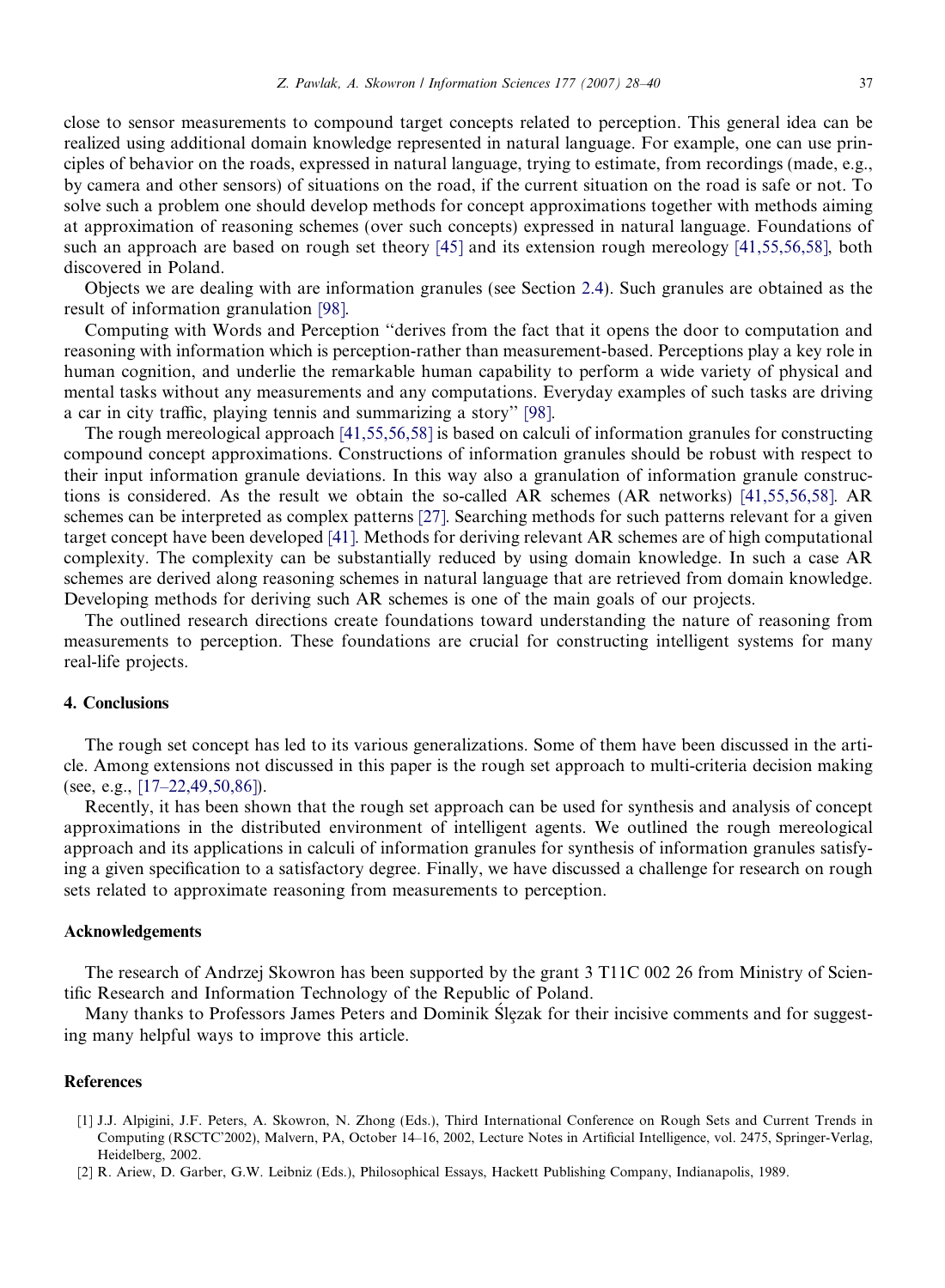- <span id="page-10-0"></span>[3] L.W. Barsalou, Perceptual symbol systems, Behavioral and Brain Sciences 22 (1999) 577–660.
- [4] J. Bazan, H.S. Nguyen, S.H. Nguyen, P. Synak, J. Wro´blewski, Rough set algorithms in classification problems, in: Polkowski et al. [\[55\],](#page-11-0) pp. 49–88.
- [5] J. Bazan, A. Skowron, On-line elimination of non-relevant parts of complex objects in behavioral pattern identification, in: Pal et al. [40], pp. 720-725.
- [6] J.G. Bazan, H.S. Nguyen, J.F. Peters, A. Skowron, M. Szczuka, Rough set approach to pattern extraction from classifiers, in: Skowron and Szczuka [\[78\],](#page-12-0) pp. 20–29. Available from: [<http://www.elsevier.nl/locate/entcs/volume82.html>](http://www.elsevier.nl/locate/entcs/volume82.html).
- [7] J.G. Bazan, H.S. Nguyen, A. Skowron, M. Szczuka, A view on rough set concept approximation, in: Wang et al. [\[93\],](#page-12-0) pp. 181–188.
- [8] J.G. Bazan, J.F. Peters, A. Skowron, Behavioral pattern identification through rough set modelling, in: Ślęzak et al. [\[84\],](#page-12-0) pp. 688–697.
- [9] J.G. Bazan, A. Skowron, Classifiers based on approximate reasoning schemes, in: Dunin-Keplicz et al. [12], pp. 191–202.
- [10] S. Behnke, Hierarchical Neural Networks for Image Interpretation, Lecture Notes in Computer Science, vol. 2766, Springer, Heidelberg, 2003.
- [11] L. Breiman, Statistical modeling: the two cultures, Statistical Science 16 (3) (2001) 199–231.
- [12] B. Dunin-Keplicz, A. Jankowski, A. Skowron, M. Szczuka (Eds.), Monitoring Security, and Rescue Tasks in Multiagent Systems (MSRAS'2004), Advances in Soft Computing, Springer, Heidelberg, 2005.
- [13] I. Düntsch, G. Gediga, Rough Set Data Analysis: A Road to Non-invasive Knowledge Discovery, Methodos Publishers, Bangor, UK, 2000.
- [14] M. Fahle, T. Poggio, Perceptual Learning, MIT Press, Cambridge, 2002.
- [15] J.H. Friedman, T. Hastie, R. Tibshirani, The Elements of Statistical Learning: Data Mining, Inference and Prediction, Springer-Verlag, Heidelberg, 2001.
- [16] M. Gell-Mann, The Quark and the Jaguar Adventures in the Simple and the Complex, Brown and Co., London, 1994.
- [17] S. Greco, B. Matarazzo, R. Słowiński, Dealing with missing data in rough set analysis of multi-attribute and multi-criteria decision problems, in: S. Zanakis, G. Doukidis, C. Zopounidis (Eds.), Decision Making: Recent Developments and Worldwide Applications, Kluwer Academic Publishers, Boston, MA, 2000, pp. 295–316.
- [18] S. Greco, B. Matarazzo, R. Słowiński, Rough set theory for multicriteria decision analysis, European Journal of Operational Research 129 (1) (2001) 1–47.
- [19] S. Greco, B. Matarazzo, R. Słowiński, Data mining tasks and methods: Classification: multicriteria classification, in: W. Kloesgen, J. Zytkow (Eds.), Handbook of KDD, Oxford University Press, Oxford, 2002, pp. 318–328. \_
- [20] S. Greco, B. Matarazzo, R. Słowiński, Dominance-based rough set approach to knowledge discovery  $(I)$  general perspective, in: Zhong and Liu [\[99\],](#page-12-0) pp. 513–552.
- [21] S. Greco, B. Matarazzo, R. Słowin´ski, Dominance-based rough set approach to knowledge discovery (II) extensions and applications, in: Zhong and Liu [\[99\]](#page-12-0), pp. 553–612.
- [22] S. Greco, R. Słowin´ski, J. Stefanowski, M. Zurawski, Incremental versus non-incremental rule induction for multicriteria classification, in: Peters et al. [\[49\]](#page-11-0), pp. 54–62.
- [23] J.W. Grzymała-Busse, Managing Uncertainty in Expert Systems, Kluwer Academic Publishers, Norwell, MA, 1990.
- [24] S. Harnad, Categorical Perception: The Groundwork of Cognition, Cambridge University Press, New York, NY, 1987.
- [25] M.N. Huhns, M.P. Singh, Readings in Agents, Morgan Kaufman, San Mateo, 1998.
- [26] R. Keefe, Theories of Vagueness, Cambridge Studies in Philosophy, Cambridge, UK, 2000.
- [27] W. Kloesgen, J. Żytkow (Eds.), Handbook of Knowledge Discovery and Data Mining, Oxford University Press, Oxford, 2002.
- [28] G.W. Leibniz, Discourse on metaphysics, in: Ariew and Garber [\[2\]](#page-9-0), pp. 35–68.
- [29] S. Lesniewski, Grungzüge eines neuen Systems der Grundlagen der Mathematik, Fundamenta Mathematicae 14 (1929) 1–81.
- [30] S. Leśniewski, On the foundations of mathematics, Topoi 2 (1982) 7–52.
- [31] T.Y. Lin, Neighborhood systems and approximation in database and knowledge base systems, in: M.L. Emrich, M.S. Phifer, M. Hadzikadic, Z.W. Ras (Eds.), Proceedings of the Fourth International Symposium on Methodologies of Intelligent Systems (Poster Session), 12–15 October 1989, Oak Ridge National Laboratory, Charlotte, NC, 1989, pp. 75–86.
- [32] T.Y. Lin, The discovery analysis and representation of data dependencies in databases, in: L. Polkowski, A. Skowron (Eds.), Rough Sets in Knowledge Discovery 1: Methodology and Applications, Studies in Fuzziness and Soft Computing, vol. 18, Physica-Verlag, Heidelberg, 1998, pp. 107–121.
- [33] T.Y. Lin, N. Cercone (Eds.), Rough Sets and Data Mining Analysis of Imperfect Data, Kluwer Academic Publishers, Boston, USA, 1997.
- [34] S. Marcus, The paradox of the heap of grains, in respect to roughness, fuzziness and negligibility, in: Polkowski and Skowron [\[57\]](#page-11-0), pp. 19–23.
- [35] T.M. Mitchel, Machine Learning, McGraw-Hill Series in Computer Science Boston, MA, 1999.
- [36] S.H. Nguyen, J. Bazan, A. Skowron, H.S. Nguyen, Layered learning for concept synthesis, in: J.F. Peters, A. Skowron (Eds.), Transactions on Rough Sets I: Journal Subline, Lecture Notes in Computer Science, vol. 3100, Springer, Heidelberg, 2004, pp. 187–208.
- [37] T.T. Nguyen, A. Skowron, Rough set approach to domain knowledge approximation, in: Wang et al. [\[93\]](#page-12-0), pp. 221–228.
- [38] E. Orłowska, Semantics of vague conepts, in: G. Dorn, P. Weingartner (Eds.), Foundation of Logic and Linguistics, Plenum Press, New York, 1984, pp. 465–482.
- [39] E. Orłowska, Reasoning about vague concepts, Bulletin of the Polish Academy of Sciences, Mathematics 35 (1987) 643–652.
- [40] S.K. Pal, S. Bandoyopadhay, S. Biswas (Eds.), Proceedings of the First International Conference on Pattern Recognition and Machine Intelligence (PReMI 2005), 18–22 December 2005, Indian Statistical Institute, Kolkata, Lecture Notes in Computer Science, vol. 3776, Springer, Heidelberg, 2005.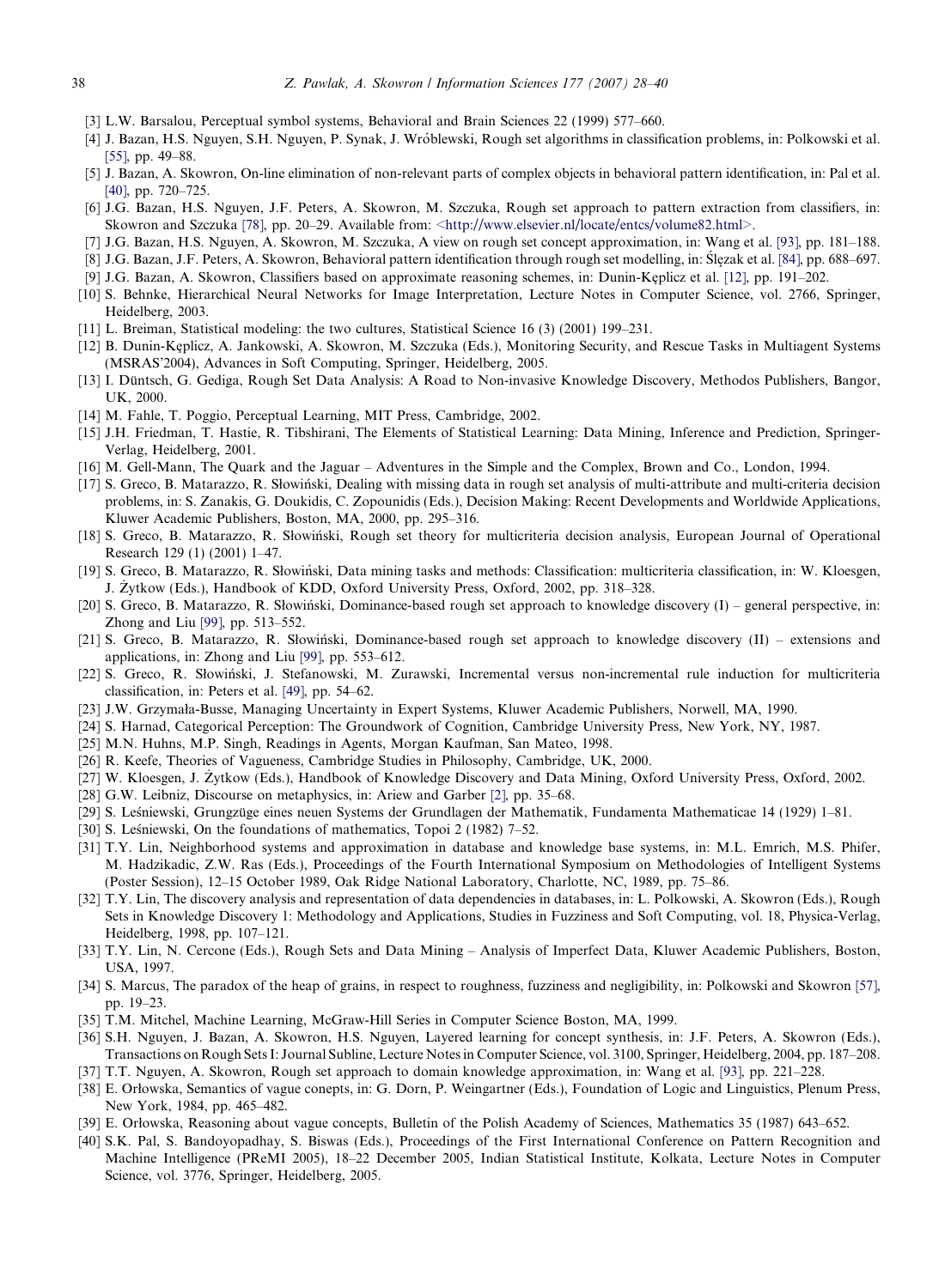- <span id="page-11-0"></span>[41] S.K. Pal, L. Polkowski, A. Skowron (Eds.), Rough-Neural Computing: Techniques for Computing with Words. Cognitive Technologies, Springer-Verlag, Heidelberg, 2004.
- [42] Z. Pawlak, Classification of Objects by Means of Attributes, Reports, vol. 429, Institute of Computer Science, Polish Academy of Sciences Warsaw, Poland, 1981.
- [43] Z. Pawlak, Rough Relations, Reports, vol. 435, Institute of Computer Science, Polish Academy of Sciences Warsaw, Poland, 1981.
- [44] Z. Pawlak, Rough sets, International Journal of Computer and Information Sciences 11 (1982) 341–356.
- [45] Z. Pawlak, Rough Sets: Theoretical Aspects of Reasoning about Data, System Theory, Knowledge Engineering and Problem Solving, vol. 9, Kluwer Academic Publishers, Dordrecht, The Netherlands, 1991.
- [46] Z. Pawlak, Decision rules, Bayes' rule and rough sets, in: A. Skowron, S. Ohsuga, N. Zhong (Eds.), Proceedings of the 7th International Workshop on Rough Sets, Fuzzy Sets, Data Mining, and Granular-Soft Computing (RSFDGrC'1999), Yamaguchi, 9– 11 November 1999, Lecture Notes in Artificial Intelligence, vol. 1711, Springer-Verlag, Heidelberg, 1999, pp. 1–9.
- [47] Z. Pawlak, A. Skowron, Rudiments of rough sets, Information Sciences, in press, [doi:10.1016/j.ins.2006.06.003](http://dx.doi.org/10.1016/j.ins.2006.06.003).
- [48] J.F. Peters, A. Skowron (Eds.), Transactions on Rough Sets III: Journal Subline, Lecture Notes in Computer Science, vol. 3400, Springer, Heidelberg, 2005.
- [49] J.F. Peters, A. Skowron, D. Dubois, J.W. Grzymała-Busse, M. Inuiguchi, L. Polkowski (Eds.), Transactions on Rough Sets II. Rough Sets and Fuzzy Sets: Journal Subline, Lecture Notes in Computer Science, vol. 3135, Springer, Heidelberg, 2004.
- [50] R. Pindur, R. Susmaga, J. Stefanowski, Hyperplane aggregation of dominance decision rules, Fundamenta Informaticae 61 (2) (2004) 117–137.
- [51] T. Poggio, S. Smale, The mathematics of learning: dealing with data, Notices of the AMS 50 (5) (2003) 537–544.
- [52] L. Polkowski, Rough Sets: Mathematical Foundations, Advances in Soft Computing, Physica-Verlag, Heidelberg, 2002.
- [53] L. Polkowski, Rough mereology: a rough set paradigm for unifying rough set theory and fuzzy set theory, Fundamenta Informaticae 54 (2003) 67–88.
- [54] L. Polkowski, Toward rough set foundations. Mereological approach, in: Tsumoto et al. [\[91\]](#page-12-0), pp. 8–25.
- [55] L. Polkowski, T.Y. Lin, S. Tsumoto (Eds.), Rough Set Methods and Applications: New Developments in Knowledge Discovery in Information Systems, Studies in Fuzziness and Soft Computing, vol. 56, Springer-Verlag/Physica-Verlag, Heidelberg, 2000.
- [56] L. Polkowski, A. Skowron, Rough mereology: A new paradigm for approximate reasoning, International Journal of Approximate Reasoning 15 (4) (1996) 333–365.
- [57] L. Polkowski, A. Skowron (Eds.), First International Conference on Rough Sets and Soft Computing RSCTC'1998, Lecture Notes in Artificial Intelligence, vol. 1424, Springer-Verlag, Warsaw, Poland, 1998.
- [58] L. Polkowski, A. Skowron (Eds.), Rough Sets in Knowledge Discovery 1: Methodology and Applications, Studies in Fuzziness and Soft Computing, vol. 18, Physica-Verlag, Heidelberg, 1998.
- [59] L. Polkowski, A. Skowron, Towards adaptive calculus of granules, in: L.A. Zadeh, J. Kacprzyk (Eds.), Computing with Words in Information/Intelligent Systems, Physica-Verlag, Heidelberg, 1999, pp. 201–227.
- [60] L. Polkowski, A. Skowron, Rough mereology in information systems. a case study: qualitative spatial reasoning, in: Polkowski et al. [55], pp. 89-135.
- [61] L. Polkowski, A. Skowron, Rough mereological calculi of granules: A rough set approach to computation, Computational Intelligence: An International Journal 17 (3) (2001) 472–492.
- [62] L. Polkowski, A. Skowron, J. Żytkow, Rough foundations for rough sets, in: T.Y. Lin, A.M. Wildberger (Eds.), Soft Computing: Rough Sets, Fuzzy Logic, Neural Networks, Uncertainty Management, Knowledge Discovery, Simulation Councils, Inc., San Diego, CA, USA, 1995, pp. 55–58.
- [63] S. Read, Thinking about Logic: An Introduction to the Philosophy of Logic, Oxford University Press, Oxford, New York, 1994.
- [64] A. Skowron, Rough sets in KDD plenary talk, in: Z. Shi, B. Faltings, M. Musen (Eds.), 16th World Computer Congress (IFIP'2000): Proceedings of Conference on Intelligent Information Processing (IIP'2000), Publishing House of Electronic Industry, Beijing, 2000, pp. 1–14.
- [65] A. Skowron, Toward intelligent systems: Calculi of information granules, Bulletin of the International Rough Set Society 5 (1–2) (2001) 9–30.
- [66] A. Skowron, Approximate reasoning in distributed environments, in: Zhong and Liu [\[99\],](#page-12-0) pp. 433–474.
- [67] A. Skowron, Perception logic in intelligent systems (keynote talk), in: S. Blair et al. (Eds.), Proceedings of the 8th Joint Conference on Information Sciences (JCIS 2005), Salt Lake City, Utah, USA, 21–26 July 2005, X-CD Technologies: A Conference & Management Company, 15 Coldwater Road, Toronto, Ontario, M3B 1Y8, 2005, pp. 1–5.
- [68] A. Skowron, Rough sets and vague concepts, Fundamenta Informaticae 64 (1–4) (2005) 417–431.
- [69] A. Skowron, Rough sets in perception-based computing (keynote talk), in: Pal et al. [\[40\],](#page-10-0) pp. 21–29.
- [70] A. Skowron, J. Peters, Rough sets: Trends and challenges, in: Wang et al. [\[93\]](#page-12-0), pp. 25–34 (plenary talk).
- [71] A. Skowron, J. Stepaniuk, Tolerance approximation spaces, Fundamenta Informaticae 27 (2–3) (1996) 245–253.
- [72] A. Skowron, J. Stepaniuk, Information granules: towards foundations of granular computing, International Journal of Intelligent Systems 16 (1) (2001) 57–86.
- [73] A. Skowron, J. Stepaniuk, Information granules and rough-neural computing, in: Pal et al. [41], pp. 43–84.
- [74] A. Skowron, J. Stepaniuk, Ontological framework for approximation, in: Ślęzak et al. [\[83\]](#page-12-0), pp. 718–727.
- [75] A. Skowron, R. Swiniarski, Rough sets and higher order vagueness, in: Ślęzak et al. [\[83\],](#page-12-0) pp. 33-42.
- [76] A. Skowron, R. Swiniarski, P. Synak, Approximation spaces and information granulation, in: Peters and Skowron [48], pp. 175–189.
- [77] A. Skowron, P. Synak, Complex patterns, Fundamenta Informaticae 60 (1–4) (2004) 351–366.